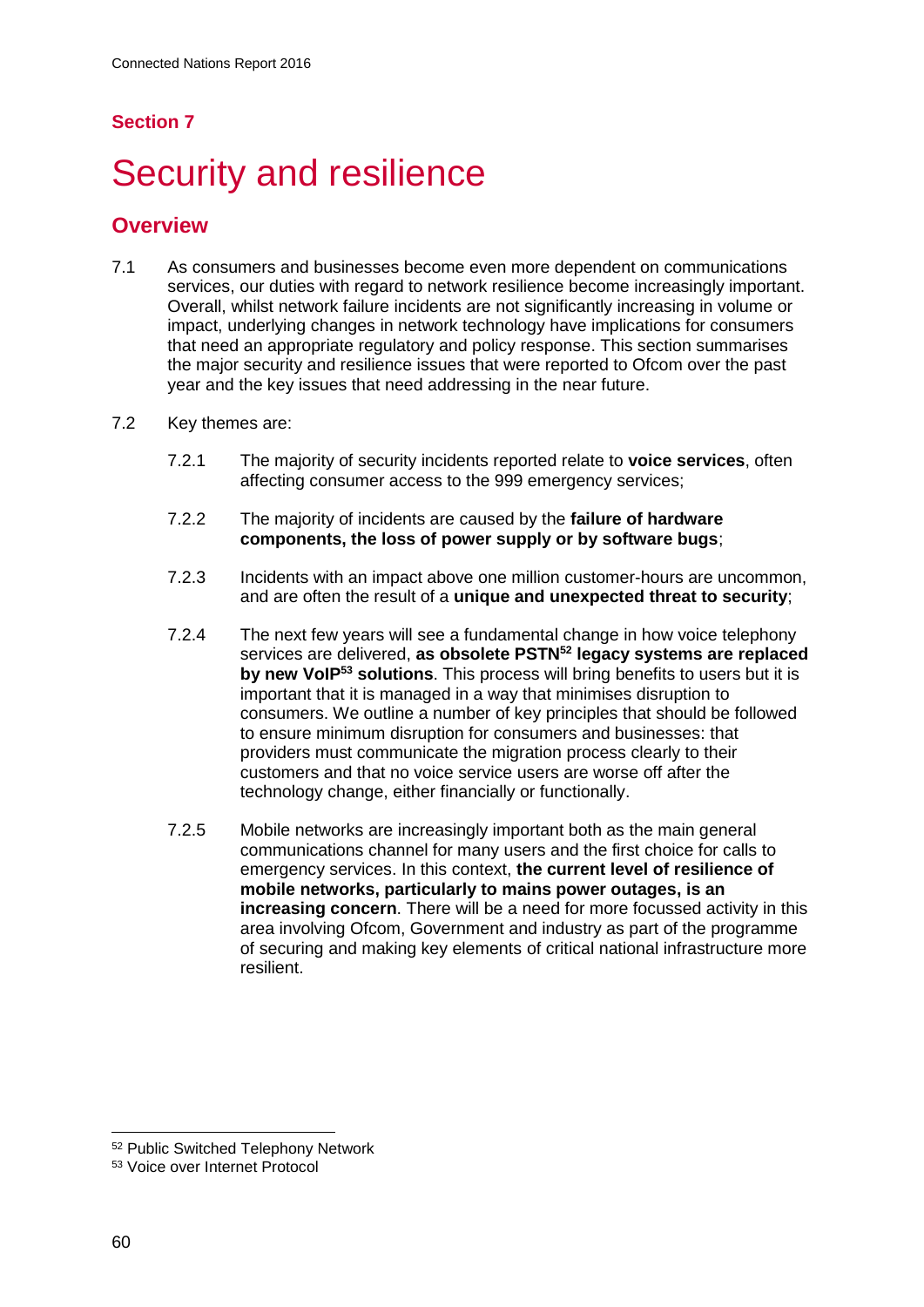#### **Our role in security and resilience**

Ofcom and providers of communications networks and services are subject to certain requirements<sup>54</sup>. These include requiring operators to appropriately manage security risks, to minimise impacts on consumers and to report any breaches of security or network failures to Ofcom.

We first published guidance on the full range of security requirements in May 2011 and updated that guidance in August 2014. We are in the process of updating the guidelines<sup>55</sup>. The guidance sets out our expectations for a risk-based approach to the management of security. It highlights appropriate sources of industry best practice and details our incident reporting requirements.

Aside from these specific requirements, digital terrestrial television (DTT) operators have an obligation<sup>56</sup> to meet high standards of reliability and to provide us with an annual report on transmission performance.

# **Reported fixed and mobile incidents**

-

- 7.3 The majority of security incidents reported relate to voice services, often affecting consumer access to the 999 emergency services
- 7.4 In the past year, 581 security incidents were reported to us by fixed and mobile providers. The vast majority of reports were from fixed providers regarding disruption to telephony services (including 999 access) for fewer than 10,000 customers and for less than one day. Incidents with a wider impact, which affect tens of thousands of customers, are less common. Reporting data also show that incidents are more likely to occur in, or near, large population centres.
- 7.5 [Figure 31](#page-2-0) summarises the number of incidents reported each month between September 2015 and August 2016. The monthly variation could be the result of seasonal factors such as weather or school holidays. We continue to monitor for trends over time.

<sup>54</sup> In accordance with Article 13a of the Framework Directive, sections 105A-D of the Communications Act 2003 place requirements on providers and Ofcom regarding the security and resilience of communications networks and services.

<sup>55</sup> <http://stakeholders.ofcom.org.uk/binaries/telecoms/policy/security-resilience/ofcom-guidance.pdf> 56

[http://stakeholders.ofcom.org.uk/binaries/broadcast/guidance/techguidance/tv\\_tech\\_platform\\_code.pd](http://stakeholders.ofcom.org.uk/binaries/broadcast/guidance/techguidance/tv_tech_platform_code.pdf) [f](http://stakeholders.ofcom.org.uk/binaries/broadcast/guidance/techguidance/tv_tech_platform_code.pdf)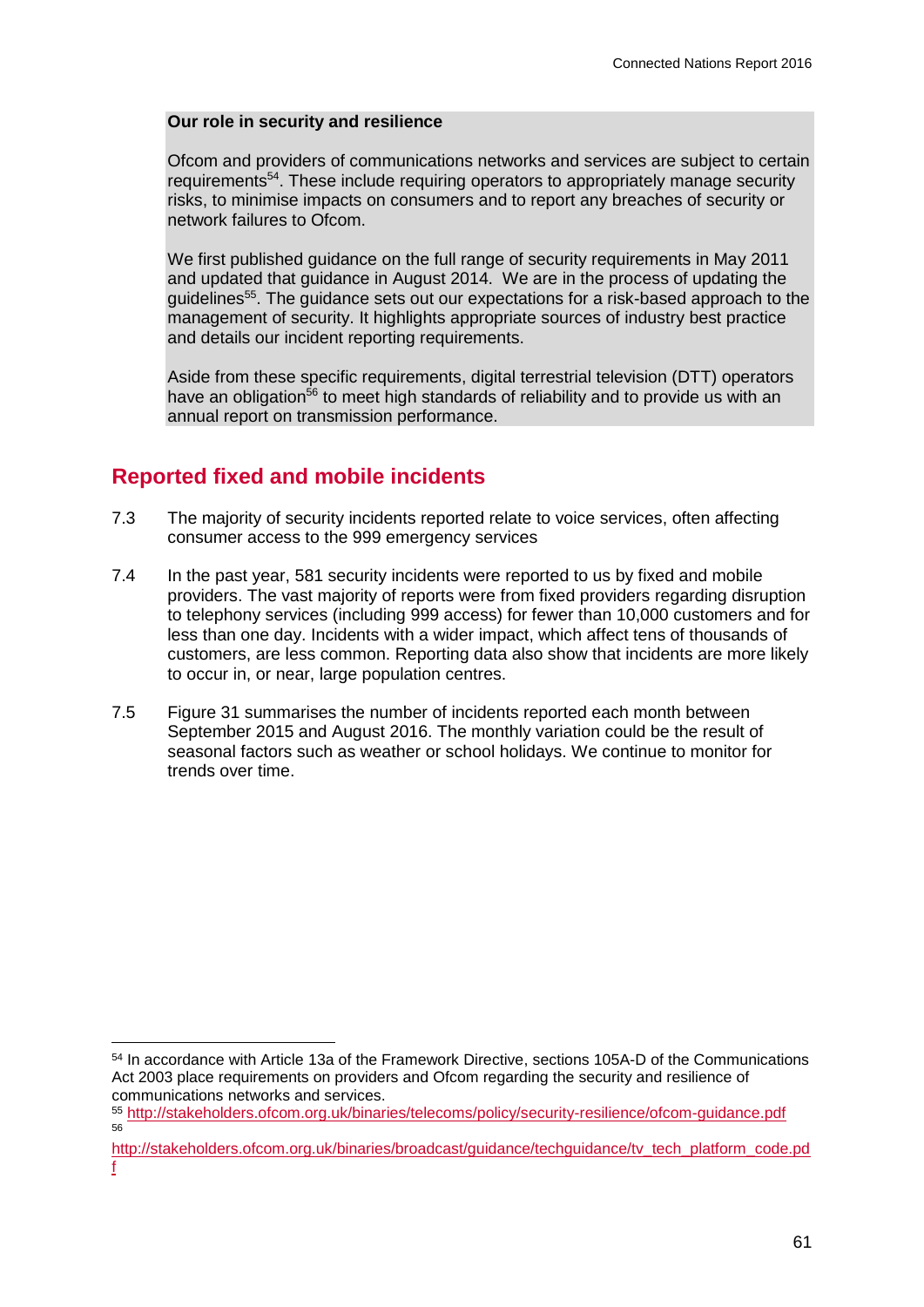

<span id="page-2-0"></span>**Figure 31: The number of incidents reported between September 2015 and August 2016**

*Source: Ofcom analysis of operator data*

## **Scope of Ofcom reporting guidance/ framework**

- 7.6 Ofcom's guidance provides quantitative criteria, or thresholds, against which a provider can gauge the impact of an incident and determine if it should be reported. The most critical is the 'emergency services access' threshold which applies to incidents that affect voice access to the emergency services for 1000 customers, for one hour. There will be incidents that occur but which are not reported to us, since they do not have 'significant impact' as defined in relevant guidance.
- 7.7 We measure the impact of an incident in 'customer-hours'. This is the product of an incident's duration and the number of consumers affected. While customer-hours is not the only metric by which incidents may be measured, it provides a useful basis for comparison. [Figure 32](#page-3-0) shows the customer-hours impact of the 581 incidents reported to Ofcom.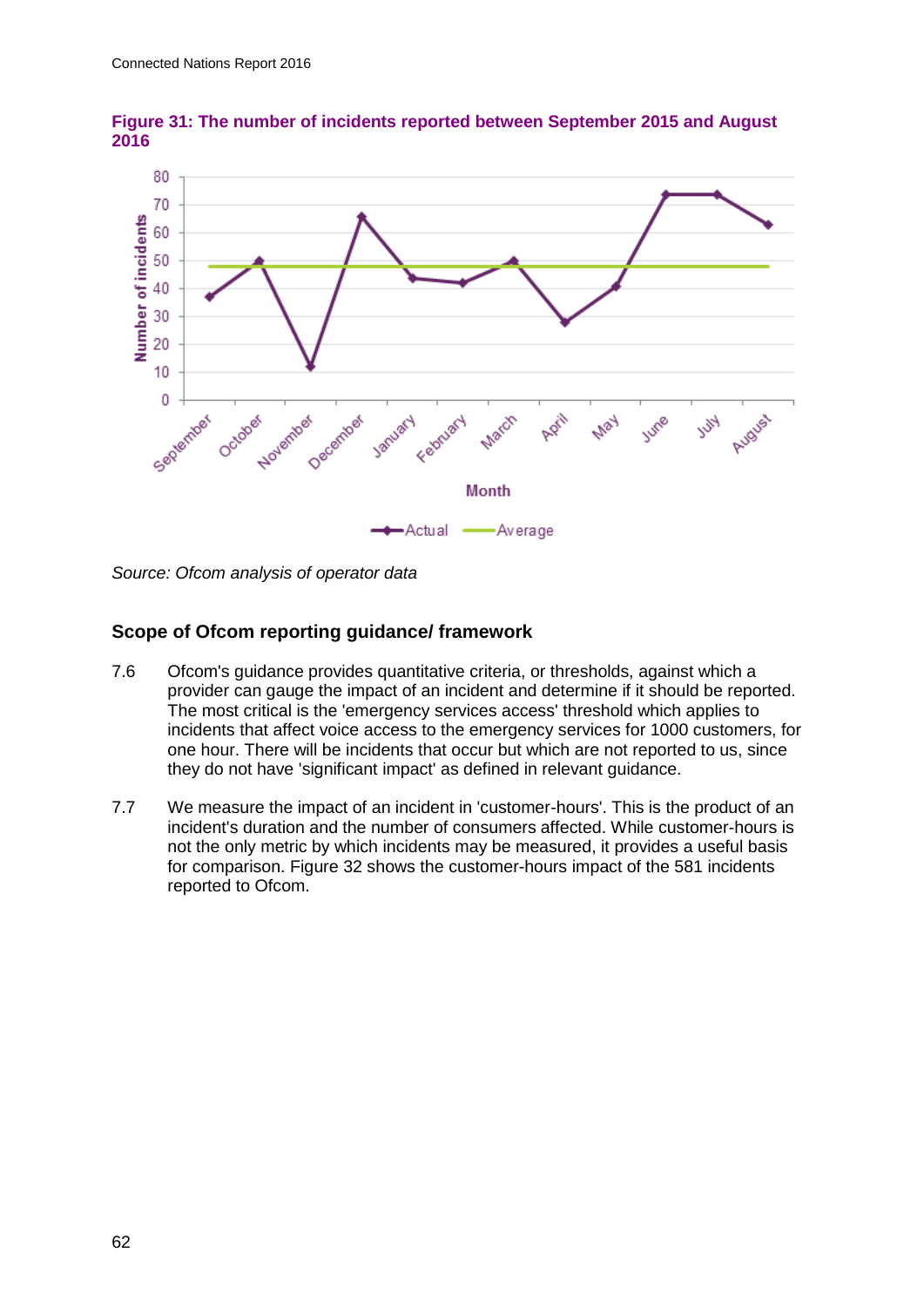

## <span id="page-3-0"></span>**Figure 32: The impact of incidents reported to Ofcom, between September 2015 and September 2016**

*Source: Ofcom analysis of operator data*

- 7.8 The majority of incidents have a relatively low customer-hours impact and are reported under the 'emergency services access' threshold.
- 7.9 Of the 581 reported incidents, 548 affected fixed networks and 33 affected mobile. The difference between these figures is explained by the emergency roaming agreement in place between mobile operators. This means that mobile operators have significant resilience in place for emergency service availability and therefore do not report often under the 'emergency services access' threshold.
- 7.10 Our revised guidance, published in August 2014, places a particular emphasis on receiving more incident reports from the mobile sector, given the growing importance of mobile services to consumers.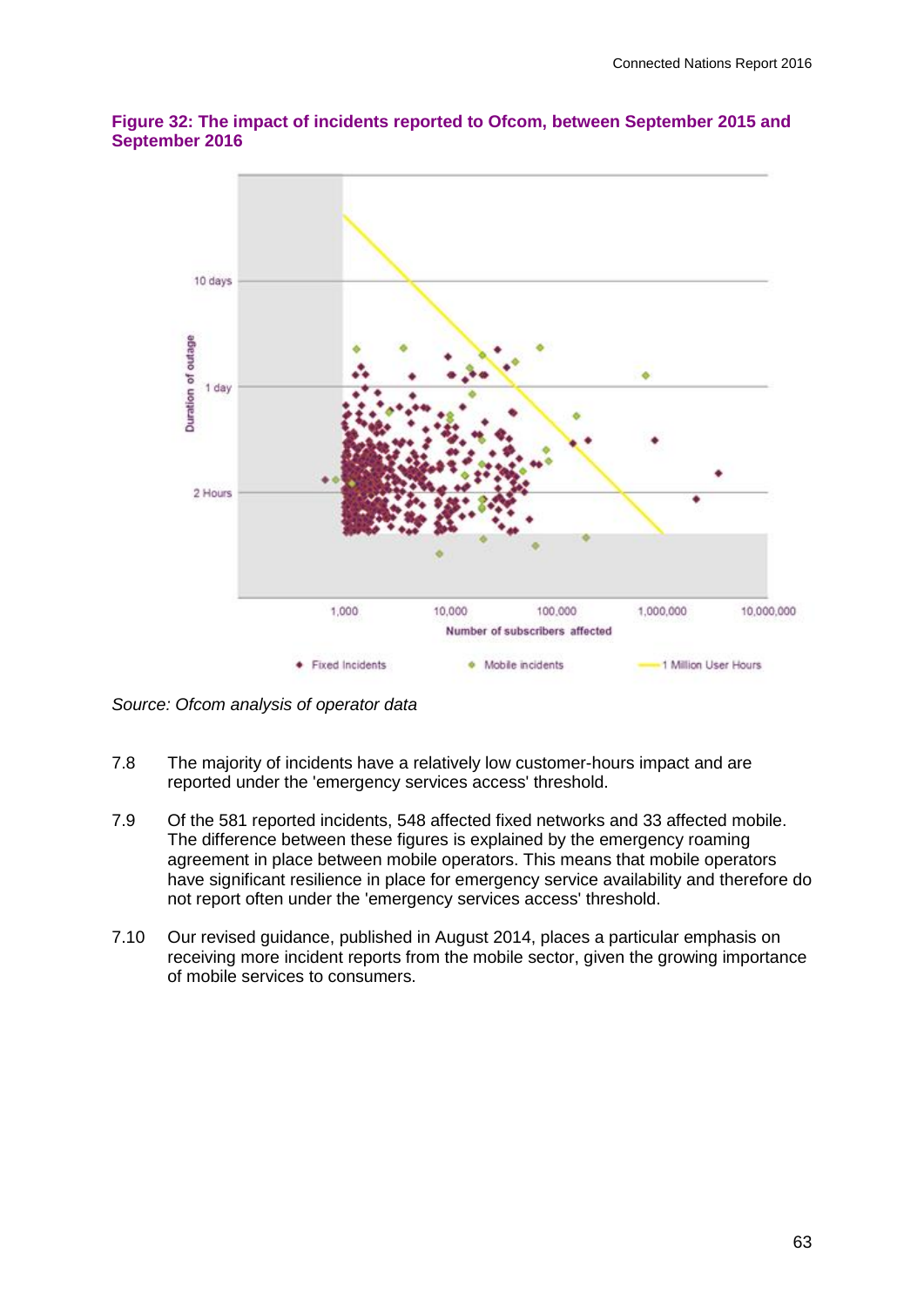

<span id="page-4-0"></span>**Figure 33: Heat map showing the distribution of incidents throughout the UK**

*Source: Ofcom analysis of operator data*

- 7.11 [Figure 33](#page-4-0) shows how the 581 incidents are geographically distributed across the UK, and reveals that there is a correlation between incident frequency and population density. Where population densities are higher, a higher concentration of network equipment, or assets, is required to provide services.
- 7.12 It is logical to expect that where there are more assets, there is a greater likelihood of incidents. However, our minimum incident threshold of 1,000 end-users affected may result in some rural incidents not being reported.

#### **The majority of incidents are caused by the failure of hardware components, the loss of power supply or by software bugs**

- 7.13 Establishing the root causes of incidents is central to understanding risks to the security and resilience of networks and services. System failure is overwhelmingly the root cause of significant network incidents; over 89% of reported incidents fall into this category. This includes hardware and software failures, and the failure of systems, processes and procedures.
- 7.14 The remaining categories are human error, natural phenomena (which includes severe weather) and malicious actions, which were responsible for 5%, 5% and <1% of the reported incidents, respectively.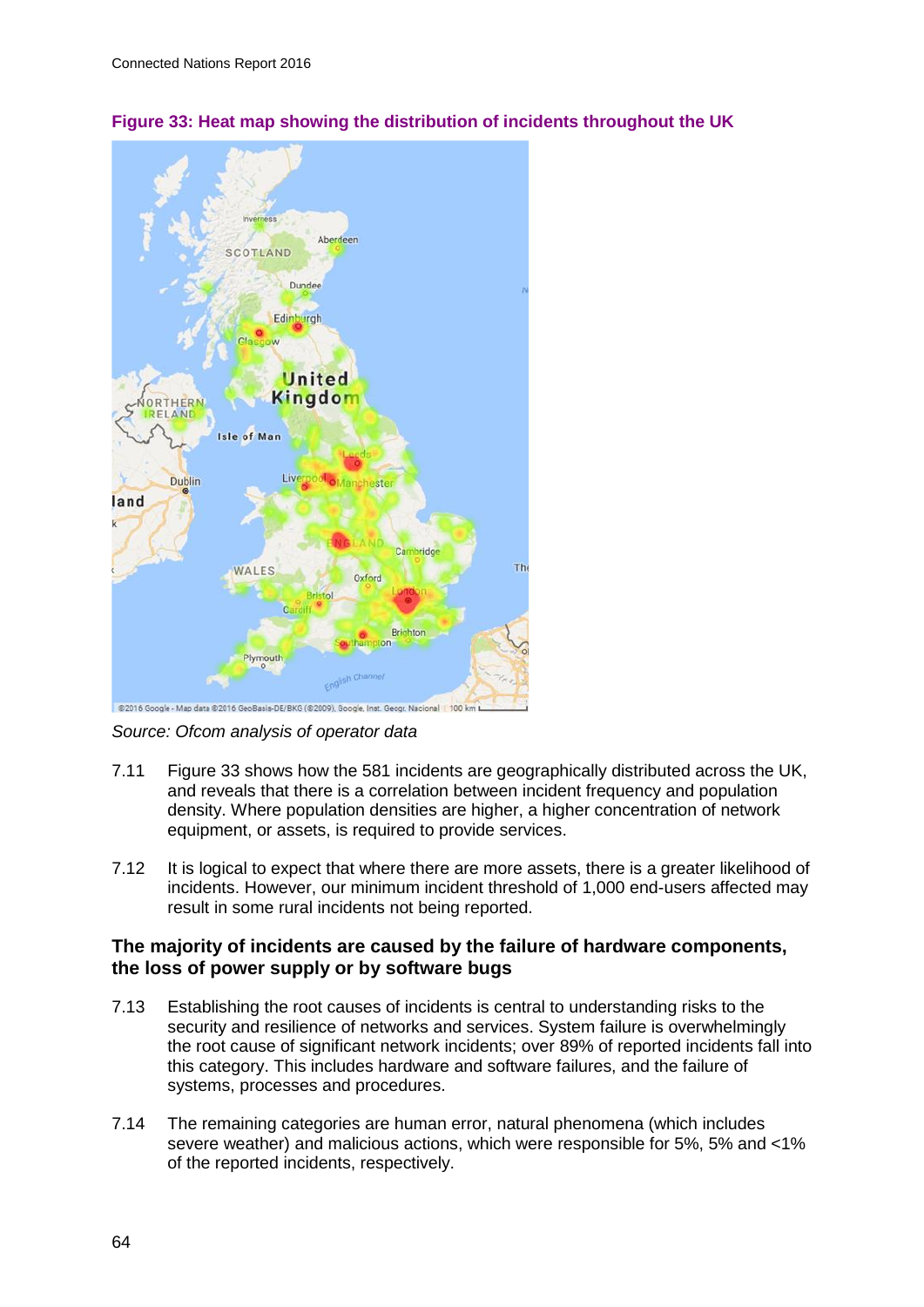7.15 [Figure 34](#page-5-0) shows that incidents were reported against a wide range of primary causes<sup>57</sup> 'Hardware failure' is the most common primary cause, followed by 'software bug', 'power cut' and 'cable break'. Together these causes account for over 80% of the incidents that are reported to us.



<span id="page-5-0"></span>**Figure 34: Primary cause of incidents reported to Ofcom, September 2015 to August 2016**

*Source: Ofcom analysis of operator data*

## **Incidents with an impact above one million customer-hours are uncommon, and are often the result of a unique and unexpected threat to security**

- 7.16 The European Union Agency for Network and Information Security (ENISA) is a centre of network and security expertise for the EU. ENISA provides quidance<sup>58</sup> on the reporting of security incidents. This includes the requirement for national regulatory authorities, such as Ofcom, to report annually on incidents with a significant impact; this is defined as those incidents with an impact above one million customer hours.
- 7.17 In the reporting period of September 2015 to August 2016 there were 10 incidents which met this threshold: three affected mobile networks and seven affected fixed networks. System failure is still the main root cause, at 70%.

-<sup>57</sup> We categorise the root and primary cause of reported incidents according to the taxonomy provided in the ENISA Article 13a Technical Guideline on Threats and Assets,

[https://resilience.enisa.europa.eu/article-13/guideline\\_on\\_threats\\_and\\_assets](https://resilience.enisa.europa.eu/article-13/guideline_on_threats_and_assets) 58 ENISA Technical Guidance on Incident Reporting. [https://resilience.enisa.europa.eu/article-](https://resilience.enisa.europa.eu/article-%2013/guideline-for-incidentreporting/Article_13a_ENISA_Technical_Guideline_On_Incident_Reporting_v2_1.pdf)[13/guideline-for-](https://resilience.enisa.europa.eu/article-%2013/guideline-for-incidentreporting/Article_13a_ENISA_Technical_Guideline_On_Incident_Reporting_v2_1.pdf)

[incidentreporting/Article\\_13a\\_ENISA\\_Technical\\_Guideline\\_On\\_Incident\\_Reporting\\_v2\\_1.pdf](https://resilience.enisa.europa.eu/article-%2013/guideline-for-incidentreporting/Article_13a_ENISA_Technical_Guideline_On_Incident_Reporting_v2_1.pdf)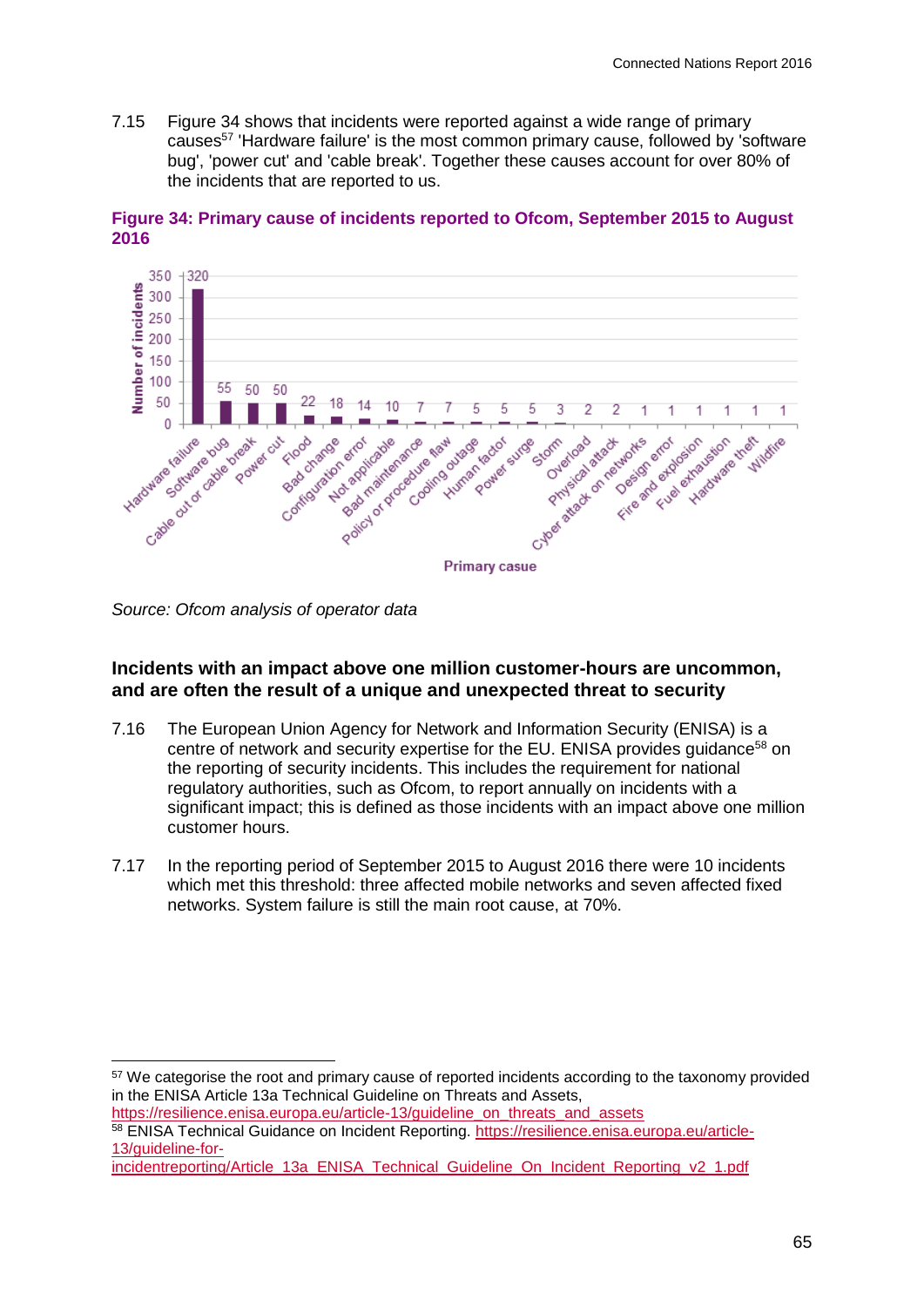# **Evolution of voice services**

#### **The way that voice services are being delivered is changing**

- 7.18 Internet-based providers such as Skype and WhatsApp are already offering consumers low-cost calls, usually coupled with additional features such as messaging or photo and video sharing. Many businesses are exploiting the reduced costs and enhanced capabilities of voice-over-IP (VoIP) technology. In response, traditional communications providers are looking to improve the services that they offer.
- 7.19 At the same time, the Public Switched Telephone Networks (PSTN) that have traditionally delivered voice services are coming to the end of their economic life. Globally, it is becoming increasingly difficult to maintain them, as the availability of spare parts and the engineering knowledge to effect repairs reduces.
- 7.20 Different communications providers are at different stages of managing this process:
	- 7.20.1 BT is planning to fully migrate customers off its PSTN network by 2025 and is currently trialling the first IP-based voice services that will replace those offered by the PSTN. It is expecting to start piloting a range of new services in late 2017 leading to a full commercial launch thereafter.
	- 7.20.2 Virgin Media is deploying fibre to the home under Project Lightning between now and 2019 and we can expect it to move to the adoption of IP voice services to replace its current PSTN based offering.
	- 7.20.3 KCOM expects around three quarters of its network will have ultrafast capability by the end of 2017 under its Project Lightstream. Consequently, we would expect introduction and increasing adoption of IP voice services over roughly the same timetable.
	- 7.20.4 TalkTalk and Sky both already operate an IP-based voice network, albeit still using analogue transmission over the LLU copper connections it buys from Openreach. With the increasing adoption of superfast services, both may choose to migrate customers to "broadband voice", using the experience gained in the full fibre trial they are undertaking in York with CityFibre.
- 7.21 The UK is not alone in this process. Internationally, operators are also considering strategies for this "PSTN switch off". An Ofcom-commissioned study for the 2014 Infrastructure Report noted that Verizon and AT&T in the US are looking to migrate customers, as are various European countries (e.g., Germany). More recently, the Body of European Regulators for Electronic Communications (BEREC) has published a report of case studies on migration to voice over IP across Europe<sup>59</sup>.

#### **Migration to new services will bring consumer benefits**

7.22 Moving voice services to broadband, away from traditional delivery, means that new voice services will have different characteristics. New services can support new features and new functionality.

 $\overline{a}$ 

<sup>59</sup> [http://berec.europa.eu/eng/document\\_register/subject\\_matter/berec/reports/6486-berec-report](http://berec.europa.eu/eng/document_register/subject_matter/berec/reports/6486-berec-report-case-studies-on-migration-from-potsisdn-to-ip-on-the-subscriber-access-line-in-europe)[case-studies-on-migration-from-potsisdn-to-ip-on-the-subscriber-access-line-in-europe](http://berec.europa.eu/eng/document_register/subject_matter/berec/reports/6486-berec-report-case-studies-on-migration-from-potsisdn-to-ip-on-the-subscriber-access-line-in-europe)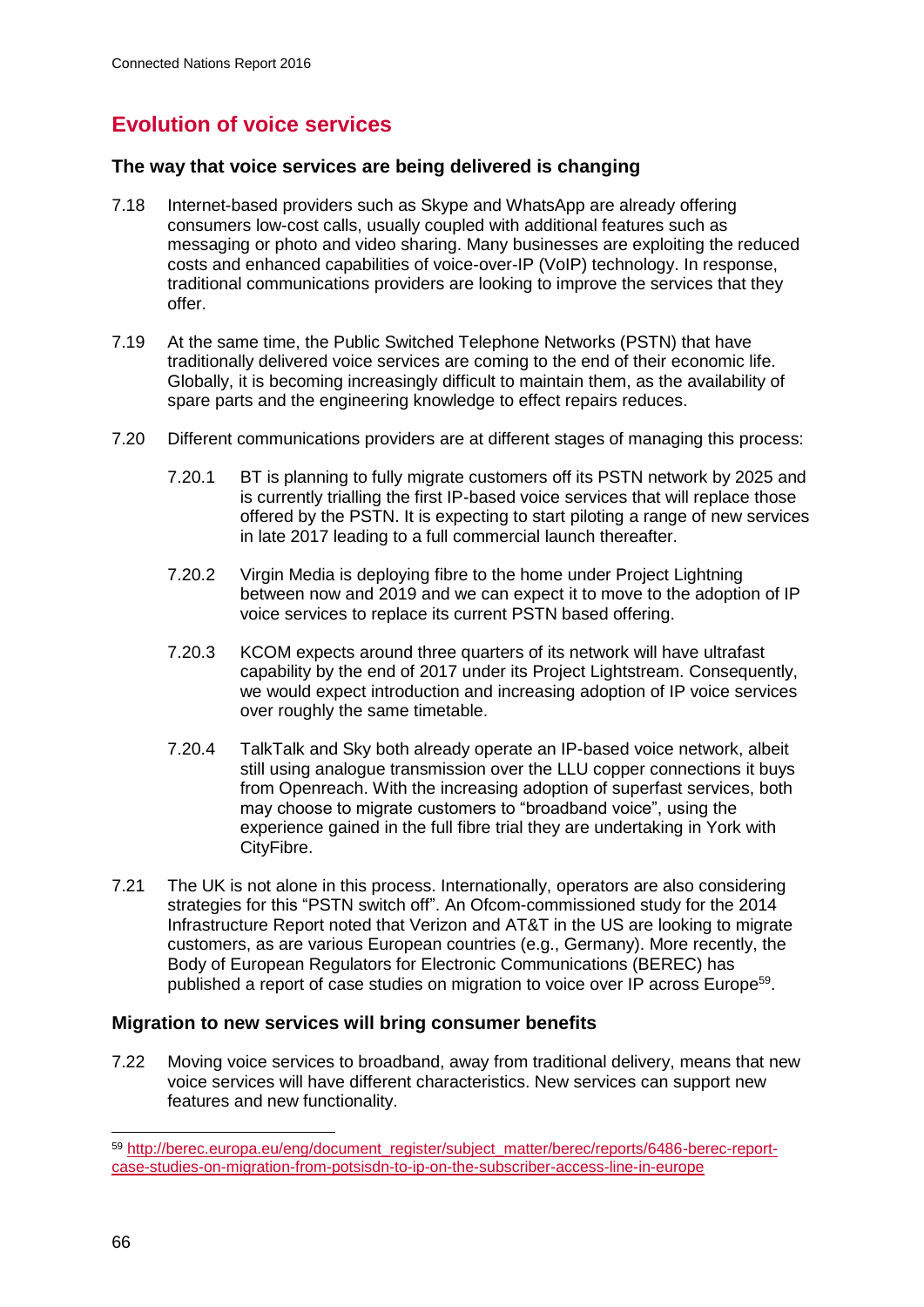7.23 The evolution of voice services lowers barriers to entry to the provision of primary fixed voice and messaging services, and the cost of providing the service will fall to very low levels. We may see more companies enter, with better prices and more innovation; for example, intelligent call-blocking to combat nuisance calls, redirection and measures to improve digital inclusion. Using voice over broadband for fixed voice-only consumers may also help achieve 'universal broadband' by default. If connections to all homes are broadband-enabled even if only to allow an IP-based voice service, it should be possible to quickly (and potentially remotely) enable data services on demand to any household.

#### **In many cases, the consumer experience will be largely unaffected**

- 7.24 It is important that migration itself does not cause disruption. Migration will work best where people migrate voluntarily, and where operators' migration strategies rely on developing new services which make it attractive to move. The BEREC report on migration across Europe found there tended to be fewer issues with the migration process where it was customer-driven.
- 7.25 For many, migration to voice over IP will be voluntary. Consumer and business use of voice services is already changing, as more people use mobile voice services instead of fixed, and as a number of users, especially businesses, are already choosing to move to voice over IP. In new-build housing developments, where providers are already deploying full fibre broadband services, residents are already using VoIP, as there is not a copper wire over which to deliver a voice service.
- 7.26 For those who have and use a fixed telephone line within the home, PSTN migration should result in little noticeable change, both in terms of the consumer experience, and of the steps required to make the change. For consumers who already use a broadband connection for data services, it should be a relatively simple matter of moving their existing telephones from the PSTN to their broadband connection, via an adapter or suitable broadband router. Below, we consider those consumers who do not already have a broadband connection.

#### **However, there are challenges to managing migration for some consumers**

- 7.27 Whilst switch off should have few implications for the majority of consumers, for others there may be important challenges which require careful consideration.
- 7.28 There are 3.2m voice-only consumers in the UK. For these customers, broadband technology will need to be installed in the home in order for fixed telephony services to continue. While this technology may be capable of supporting telephony and broadband, it may have only the telephony elements of the service activated, depending on customer requirements and demands. Alternatively, customers who want voice-only services may be offered a telephony-only router.
- 7.29 Where required, voice services can be delivered to consumers in a manner that looks just like traditional telephony, and consumers may not even be aware that the underlying connection is now broadband. We estimate that it will be particularly important for around a half of voice-only customers to continue to benefit from a service that is delivered in a manner that they recognise as fixed telephony.

#### **For businesses, outstanding compatibility issues need to be resolved**

7.30 There are a number of non-voice legacy applications which run over the PSTN which are typically used by business customers. These include the use of fax machines and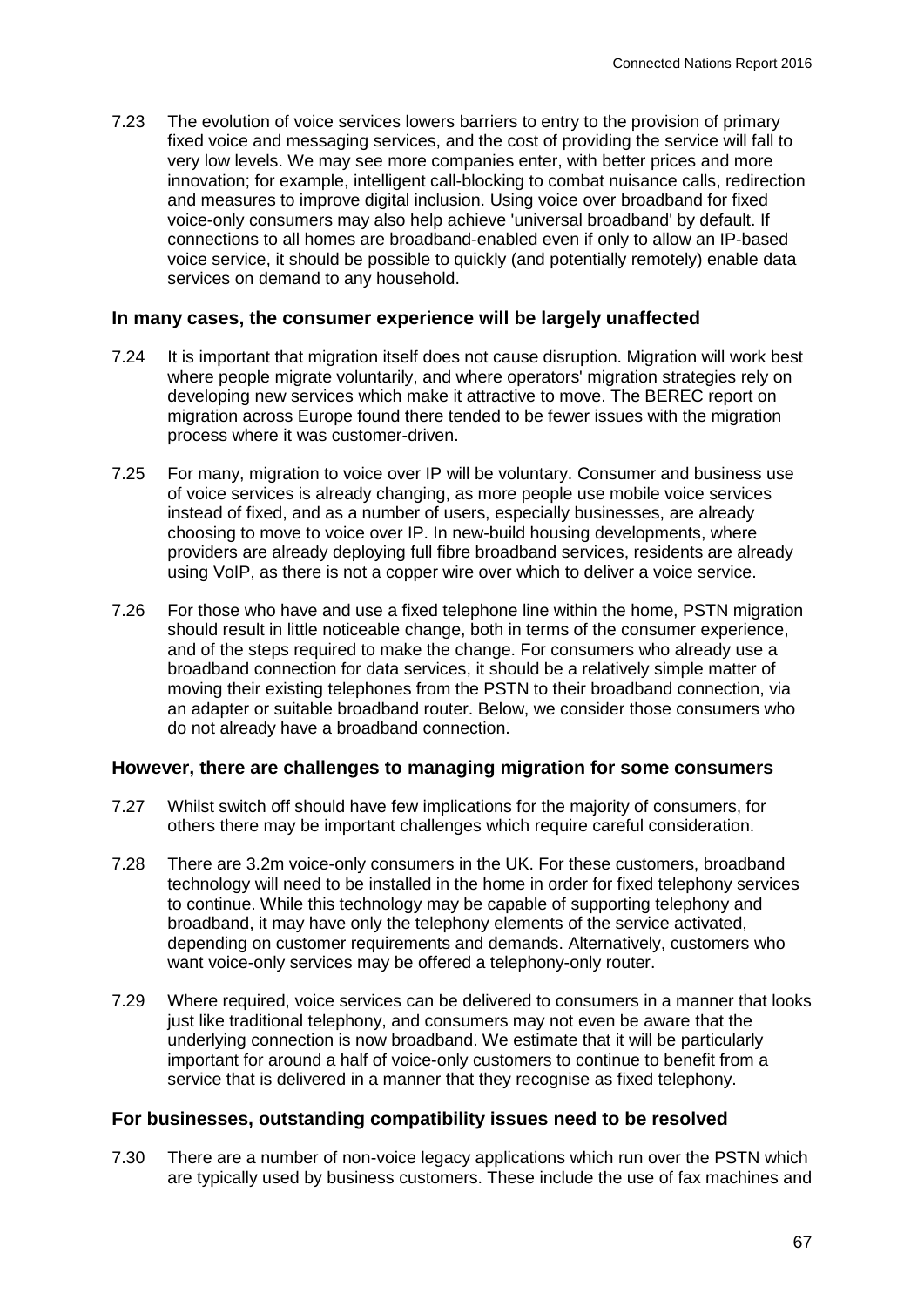dial-up modems (for point of sale card readers for example) as well as point to point connections for industrial purposes such as process monitoring.

- 7.31 BT's previous work to move to broadband-based voice services during the 2005/6 21CN programme identified a number of the relevant issues which we are aware still exist today<sup>60</sup>. This programme revealed that there were a number of applications which depended on technical characteristics of legacy networks beyond basic delivery of voice, such as way that the PSTN handles signalling tones in the network. As the industry again looks to make this migration, it is clear the process will need to take into account the needs of these specialist service providers and end users.
- 7.32 Ofcom has addressed similar issues during other technology migrations. For example, we are overseeing an effective migration away from analogue leased lines used for critical applications such as the protection against overload conditions in the National Grid or to control water supplies. We have already publicly signalled that these are approaching end of life, and are actively monitoring migration to modern equivalent services.

## **Resilience in emergency situations is a particular concern for Ofcom**

- 7.33 One of the highest profile concerns about PSTN switch off is the ability of individuals to make 999 calls within the home during a power outage. Traditional telephones on fixed lines provided this capability, because they are powered from the local exchange. IP-based services require an alternative solution – typically some form of battery backup in the home and for any electronics in the access network, or a fall back solution such as the ability to send calls over a mobile network when power to the fixed network fails. Ofcom's initial conclusions from the Strategic Review of Digital Communications<sup>61</sup> stated that we will "assess what operators are doing on a case-by-case basis, provided the technical solution delivers a level of protection equivalent to that provided by traditional means".
- 7.34 In this context, it is important to note that two thirds of calls to emergency services are now made on a mobile phone. Of the remaining third, it is likely that the majority are made on cordless phones, which also do not currently work during a power outage. Nonetheless, there remains a significant minority of people for whom the capability for the landline to continue to work during a power cut could offer a lifeline in an emergency.
- 7.35 PSTN switch off also raises concerns about other services which may be required in an emergency. Certain social care devices, such as personal alarms, have traditionally run over the PSTN. The calls that these devices make can traverse a number of different networks between source and destination, and as some of these intermediate networks migrate to IP-based technologies, interoperability issues are beginning to manifest.
- 7.36 The scale of these problems may increase as widespread migration of networks from traditional to IP-based technologies increases. However, as network technologies are evolving, so too are the services and devices that run over them, in order to become more IP-compatible, and therefore able to offer additional functionality and features. The providers of such services have already engaged with Ofcom and with their CPs

-

<sup>60</sup> Many of these were identified in our NGN consultation:

[https://www.ofcom.org.uk/\\_\\_data/assets/pdf\\_file/0016/43018/main.pdf](https://www.ofcom.org.uk/__data/assets/pdf_file/0016/43018/main.pdf)

<sup>&</sup>lt;sup>61</sup> https://www.ofcom.org.uk/ data/assets/pdf file/0016/50416/dcr-statement.pdf, February 2016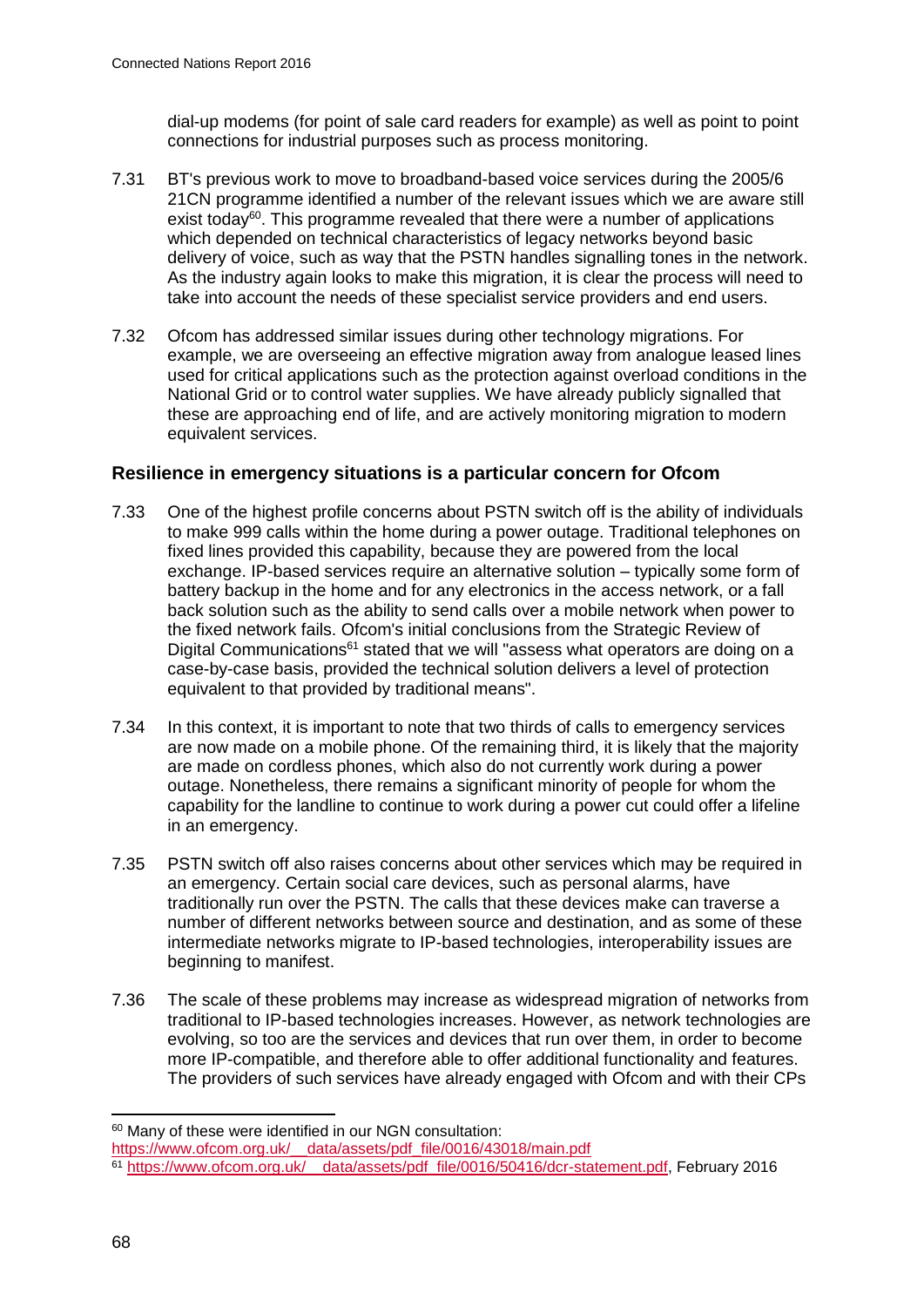regarding migration, to ensure that services can remain operational or are superseded in good time before PSTN switch-off occurs.

#### **Consumer protection principles Ofcom will apply during migration**

- 7.37 We have set out above that it is important that migration itself does not cause disruption. It is important that Ofcom is satisfied that proposed migration processes will not result in bad outcomes for consumers and businesses. Fundamentally we are seeking to ensure that migration does not result in undue disruption to customers, and that they are no worse off, either financially or functionally, as a result of it.
- 7.38 As such, we will seek to uphold the following principles during any such migration:
	- 7.38.1 Emergency services access should be provided by all voice services in accordance with the relevant General Conditions (GCs). Note that these GCs are currently being reviewed, and we expect to publish revised Conditions in Spring 2017.
	- 7.38.2 Technical solutions for ensuring reliable operation of new voice services, for example during localised or widespread power outages, should provide levels of protections equivalent to that provided by traditional means. We will assess the suitability of such solutions on a case-by-case basis, taking into account the technical limitations and customer usage of both the traditional and new services.
	- 7.38.3 New voice services will maintain existing protections for vulnerable consumers in a manner which is appropriate for the technology they employ and their usage.
	- 7.38.4 Equivalents to the current social phone tariffs and rules on the sensitive handling of debt will be applied to future voice services where appropriate.
	- 7.38.5 Before and during any planned withdrawal, providers of existing voice services will work with third party service providers which rely on them, in order to minimise end customer disruption. In particular, voice service providers should make all reasonable efforts to ensure their changes do not cause excessive disruption to services used by vulnerable customers, such as personal alarm systems.
	- 7.38.6 Providers of traditional voice networks must give reasonable notice to their wholesale customers of any intention to withdraw relevant voice services, or to replace them with alternatives based on different network technology.
	- 7.38.7 Customers who do not migrate on a voluntary basis should be no worse off than they were before migration.
	- 7.38.8 Vulnerable consumers must receive any assistance they require for the migration process and continue to receive a service they recognise as a telephony service.

#### **Ofcom will need advance sight of operators' plans for migration**

7.39 In order to ensure migrations proceeds in line with the principles set out above, there are a number of particular areas where Ofcom expects to have early sight of operators' planned approach.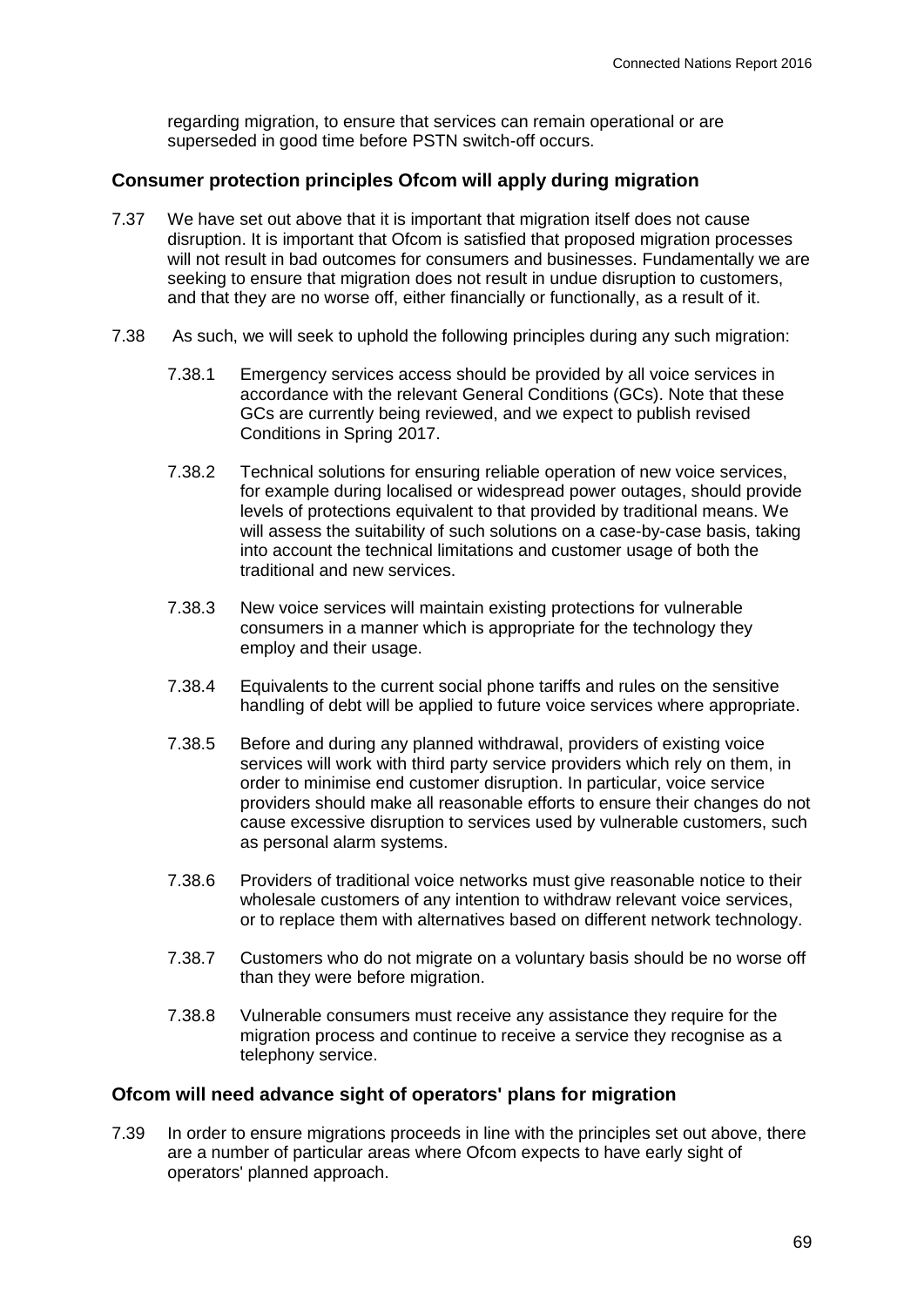- 7.40 Firstly, implications for the end user experience:
	- 7.40.1 Prior notification to end users how will users be notified and when?
	- 7.40.2 The migration process what form will this take, both for customers who move voluntarily, and those who do not?
	- 7.40.3 Replacement services what alternative options will be offered to consumers and businesses? In particular, for consumers, what replacement service will be offered to BT Basic customers?
	- 7.40.4 Consumer access services what is the migration process for access services, such as text relay?
	- 7.40.5 Pricing how will replacement services be priced? It is essential that voiceonly customers do not face additional costs as a result of moving to VoIP.
- 7.41 Secondly, implications for emergency services:
	- 7.41.1 Emergency access obligations to what extent will the current requirements (free access, caller location, prioritisation) apply to new services, including over-the-top (OTT) services, i.e. services delivered over the internet?
	- 7.41.2 Power resilience of replacement services for how long will services continue to work during power outages, or by what other means would access to the emergency services be possible?
	- 7.41.3 General resilience of replacement services what level of resilience can be expected?
- 7.42 Thirdly, implications for downstream service providers:
	- 7.42.1 Third party providers how will these providers be consulted with ahead of migration? How will it be ensured that end customers are aware of the changes and their options in good time?
	- 7.42.2 Alternative service providers what will be the impact on competition?

#### **Ofcom will work with industry to prepare for PSTN switch off**

- 7.43 We understand that preparation for PSTN switch off will necessarily involve complicated dialogue, involving a wide range of parties, both across the telecoms industry and beyond. As such, we recognise that there will be a need for coordination, which will likely require a new, specific forum to ensure that discussion can progress efficiently and effectively.
- 7.44 The responsibility to ensure that migration does not result in disruption to end users lies with industry. Ofcom has an important role to play in setting out our expectations for switch off, whilst it is industry's role to set out how this will be achieved. Ofcom will monitor industry's progress, and enforce specific obligations in due course, as the process takes place.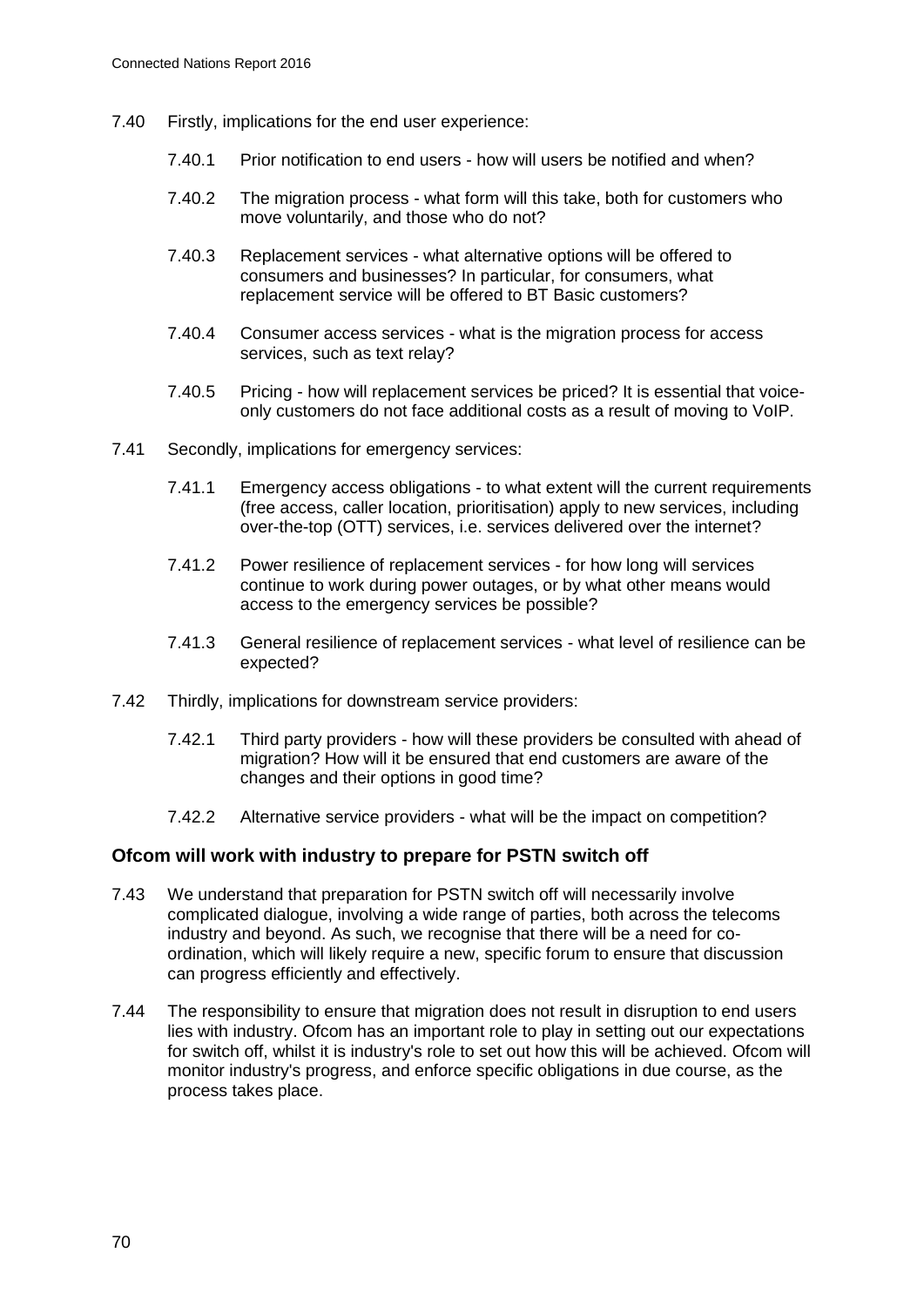## **Mobile network resilience**

#### **Mobile services are increasingly used as the first choice and the last resort**

- 7.45 As discussed above, the way that fixed voice services are delivered is changing and this raises particular concerns in relation to emergency services access, and more general communications during emergencies, particularly for vulnerable customers. Already though, fixed voice has made way to mobile voice as the primary mechanism used to contact the emergency services. We have also seen that in major emergencies native and "over the top" services on mobile networks are playing an essential role in allowing people to continue to communicate effectively and obtain information. This will soon include the communications systems used within the emergency services, as they move away from their current dedicated wireless network onto the public mobile network.
- 7.46 These trends shift the role of mobile services from desirable to essential. Major outages, such as those caused by the UK winter floods of 2015, have raised concerns about the resilience of mobile networks, and this issue is likely to become more prominent over time.

#### **This places requirements on both coverage and reliability**

- 7.47 Understanding and improving mobile coverage is rightly an area which has received significant attention. However, coverage alone is not enough to discharge the role mobile services now play; services also need to be reliable in order to be available to perform their essential functions when required.
- 7.48 In common with fixed network operators, mobile operators take steps in the design and operation of their networks to ensure they are reliable. The mobile nature of the service provides additional levels of resilience, for example offering the possibility of a customer relocating to avoid a localised failure or perhaps taking advantage of overlapping coverage from adjacent cells in order to maintain service without doing anything at all. In the UK, calls to the emergency services can also be made from any other available network if the customer's own network is unavailable.

#### **Mobile networks are more vulnerable to widespread power outages than legacy fixed networks**

- 7.49 The resilience to a loss of mains power is very different between fixed and mobile networks. The customer equipment used with fixed voice services requires an external source of power in order to operate. In the case of the cordless phone basestations used in most homes, this comes from the customer's own mains power, and so the ability to make a phone call will immediately be lost if the customer's home experiences a power cut. Traditional "wired" phones however, receive their power over the copper phone line that connects them to their network provider. Virgin Media supplies this power from its street cabinets and BT from its exchanges, the former typically having batteries capable of maintaining service for several hours, and the latter's back-up power typically sufficient for power cuts lasting several days or more.
- 7.50 Mobile handsets have their own power and will continue to operate until they next need charging. However, the extent to which the network itself will continue to operate during a power failure is variable. The central, or "core" network elements which can affect the services of a large proportion of an operator's customer base typically have similar protection to fixed networks, lasting several days. However,